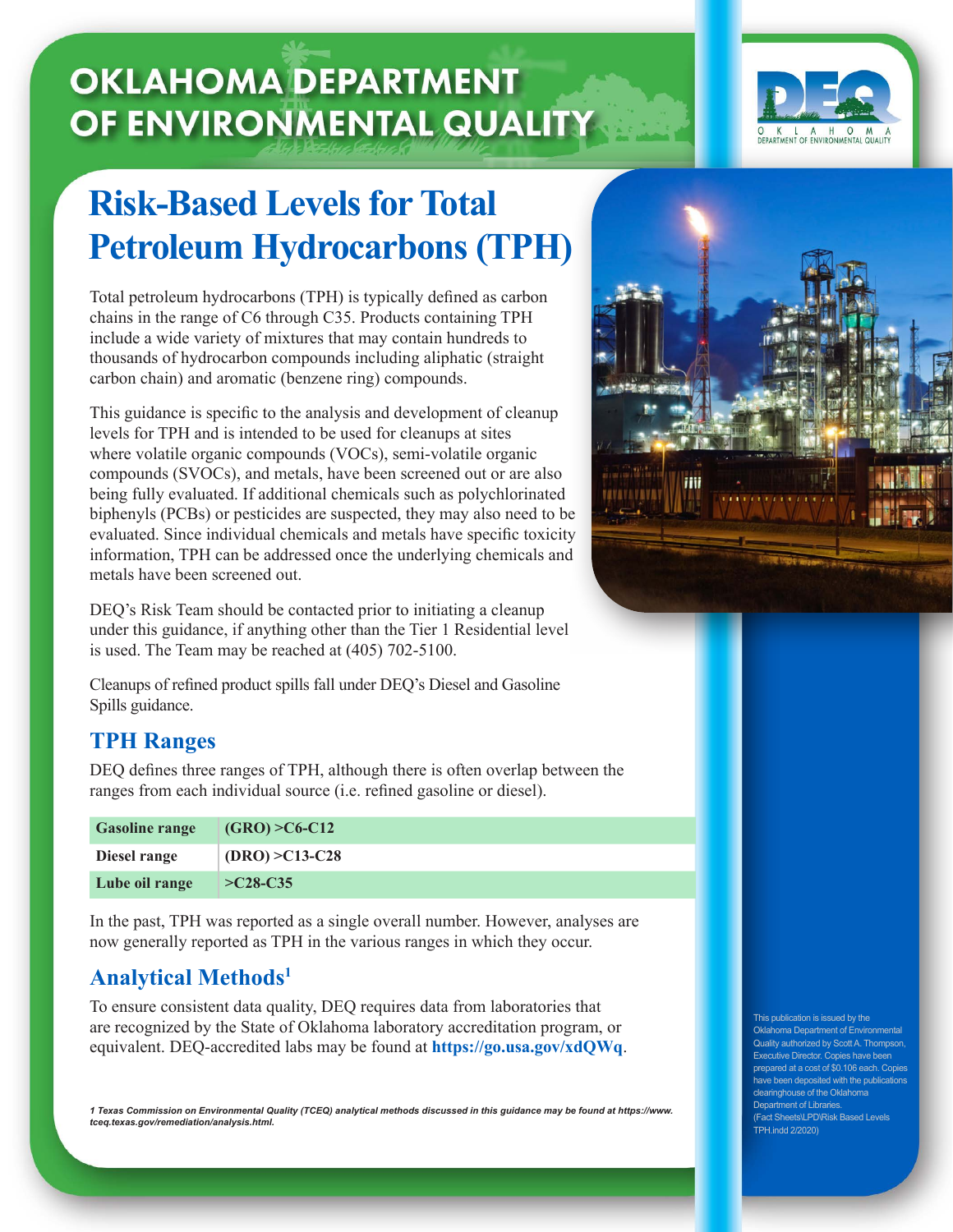## **Risk-Based Levels for Total Petroleum Hydrocarbons (TPH)**



DEQ recommends TCEQ Method 1005 for preliminary characterization of soil and groundwater. Other methods that cover similar ranges may be used; however, use of methods other than TCEQ Method 1005 should be discussed with the DEQ Risk Team prior to use. All TCEQ Method 1005 TPH analyses should be conducted without the use of a silica gel or similar "clean up" method. For all analyses, ensure that the chosen laboratory is able to reach adequate quantitation limits.

#### **Cleanup Levels**

DEQ uses three Tiers of TPH cleanup levels, based upon either protection of groundwater or the relative toxicity of the hydrocarbon ranges.

**Tier 1** is a generic cleanup level applicable to residential scenarios, and is based on protection of groundwater.

**Tier 2** represents cleanup levels for each of the three TPH ranges for both residential and industrial scenarios. Levels are based on the relative toxicity of the hydrocarbon ranges.

**Tier 3** is a site-specific scenario and includes use of TCEQ Method 1006 to determine which aliphatic or aromatic fractions are present.

All three Tiers assume other priority pollutants have been evaluated. If other contaminants are present, you will need to discuss with DEQ's Risk Team to determine the correct approach for determining total risk present at the site. Use of any level beyond Tier 1 Residential is considered a risk-based remediation. For DEQ approval of a risk based remediation, groundwater investigation and monitoring, and a deed notice may be required.

Tier 2 and 3 cleanups may require temporary or permanent monitoring well installation as part of the investigation. Since dilution and attenuation vary depending on soil type, site lithology, and other site-specific parameters, coordination with DEQ's Risk Team will be needed to ensure the cleanup level is protective of groundwater. Prior to developing Tier 3 site-specific cleanup levels, please contact DEQ's Risk Team for approval of all assumptions and inputs made for site-specific determinations.

#### **Tier 1**

| <b>Tier 1 Generic Cleanup Levels</b> |                                                                    |                       | <b>Ground water</b> | <b>Soil</b>              |  |
|--------------------------------------|--------------------------------------------------------------------|-----------------------|---------------------|--------------------------|--|
| <b>RESIDENTIAL</b>                   |                                                                    | $*1.0$ mg/L           |                     | $*50$ mg/kg              |  |
| <b>Tier 2</b>                        |                                                                    |                       |                     |                          |  |
| <b>Generic Cleanup Levels</b>        |                                                                    | Ground water $(mg/L)$ | Soil (mg/kg)        |                          |  |
| <b>RESIDENTIAL</b>                   | <b>GRO</b> (C6-C12)<br><b>DRO</b> (C12-28)<br>Lube Oil $(>C28-35)$ |                       | $*1.0$              | 500<br>400<br>1,800      |  |
| <b>INDUSTRIAL</b>                    | <b>GRO</b> (C6-C12)<br><b>DRO</b> (C12-28)<br>Lube Oil $(>C28-35)$ |                       | $*1.0$              | 2,500<br>2,610<br>23,000 |  |

*\*Total of all the ranges.*